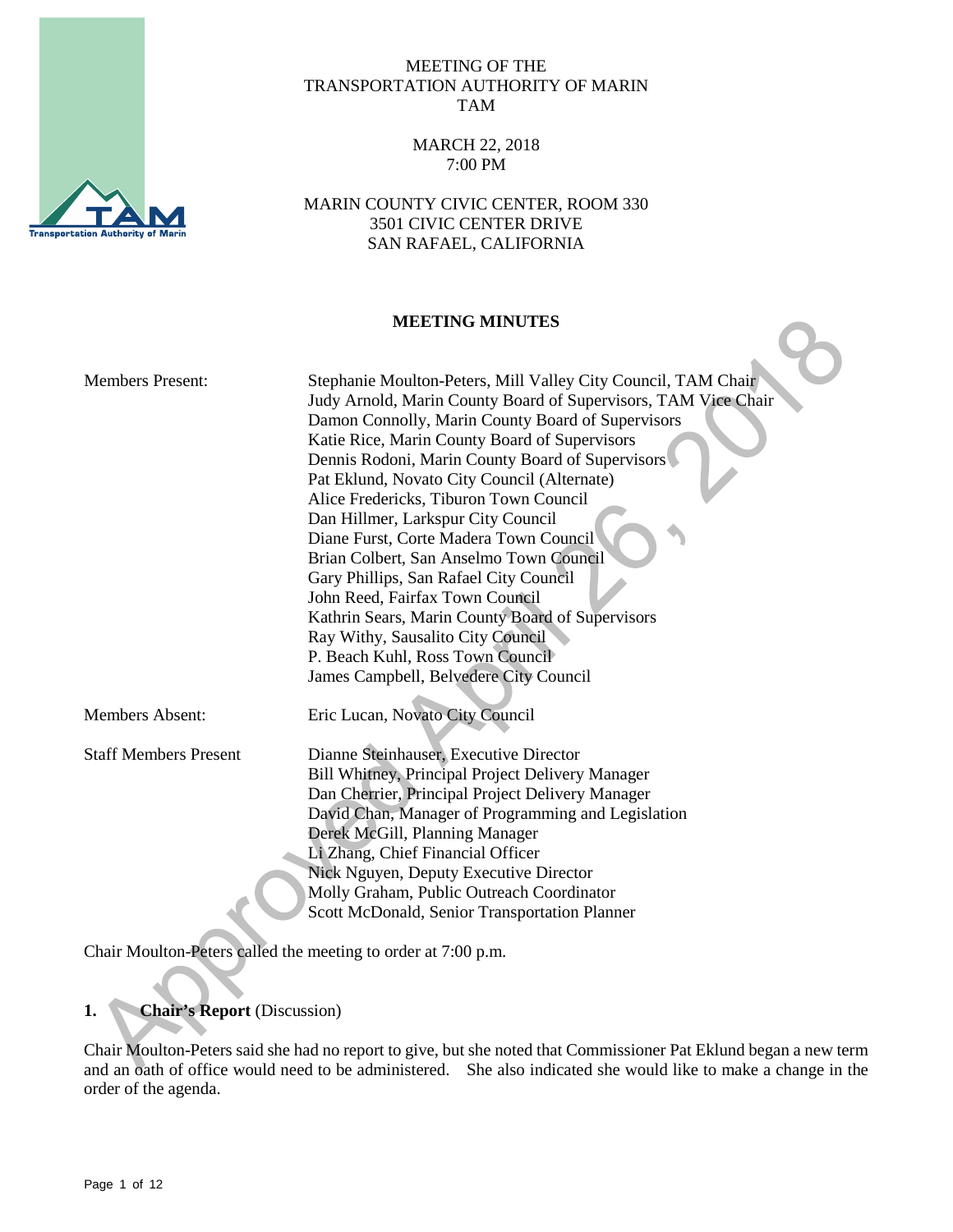ED Steinhauser administered the Oath of Office to Commissioner Eklund.

Because there were so many from the public wishing to speak at the meeting, Chair Moulton-Peters suggested moving Item #8, the Crossing Guard Location Recertification, ahead of the Item #6, the Consent Calendar; and she suggested moving Item #4, Commissioner Reports, to the end of the meeting.

Vice Chair Arnold moved to approve the agenda changes, and Commissioner Eklund seconded the motion. It carried unanimously.

### **2. Commissioner Matters Not on the Agenda** (Discussion)

There were none.

#### **3. Executive Director's Report** (Discussion)

Executive Director (ED) Dianne Steinhauser noted that copies of the Supplemental Report were available at the dais. She discussed, as well, some items to the report: noting that Caltrans District 4 Director, Bijan Sartipi, is retiring at the end of March. She noted an Interim Director, Jim Davis, has been appointed to begin immediately after Mr. Sartipi's departure, and she indicated Mr. Sartipi will be at the April Board meeting so that TAM can congratulate and wish him well. She also reported on a discussion at the California Transportation Commission (CTC) meeting by the DMV (Department of Motor Vehicles) regarding autonomous vehicles, vehicle testing permits and reporting requirements to local jurisdictions, in response to the AV fatality this past week in Phoenix, emphasizing California's higher level of safety. She announced the expected opening of the Hwy 1 bike path along Almonte Shoreline in late April and comment letters included in the supplemental packet associated with the third lane on the Bridge and also regarding the Crossing Guard program.

a. Richmond-San Rafael Bridge

ED Steinhauser also commented on the opening of the third lane eastbound on the Richmond-Bay Bridge at the end of April, a study to be done by MTC (the Metropolitan Transportation Commission) to study the possibility of joint use of the shoulder area on the westbound Richmond-Bay Bridge, and comment letters on the third lane on the bridge included in the supplemental packet.

Chair Moulton-Peters opened and closed public comment on the Executive Director's Report with no speakers coming forward.

Item #4 moved to the end of the agenda.

## **5. Open Time for Public Expression**

Cindy Winter thanked ED Steinhauser for the information she shared about autonomous vehicles. She discussed the recent accident in Arizona when an autonomous vehicle struck a pedestrian, and she questioned whether a human driver could have avoided the accident either. She added that pedestrians and cyclists should not step off the curb or enter an intersection without checking for oncoming traffic. She discussed other precautions that may be taken by pedestrians as well as those that are instituted in newer models of autonomous vehicles. In conclusion, she indicated she had statistical information on autonomous vehicles, which she would be glad to share with others.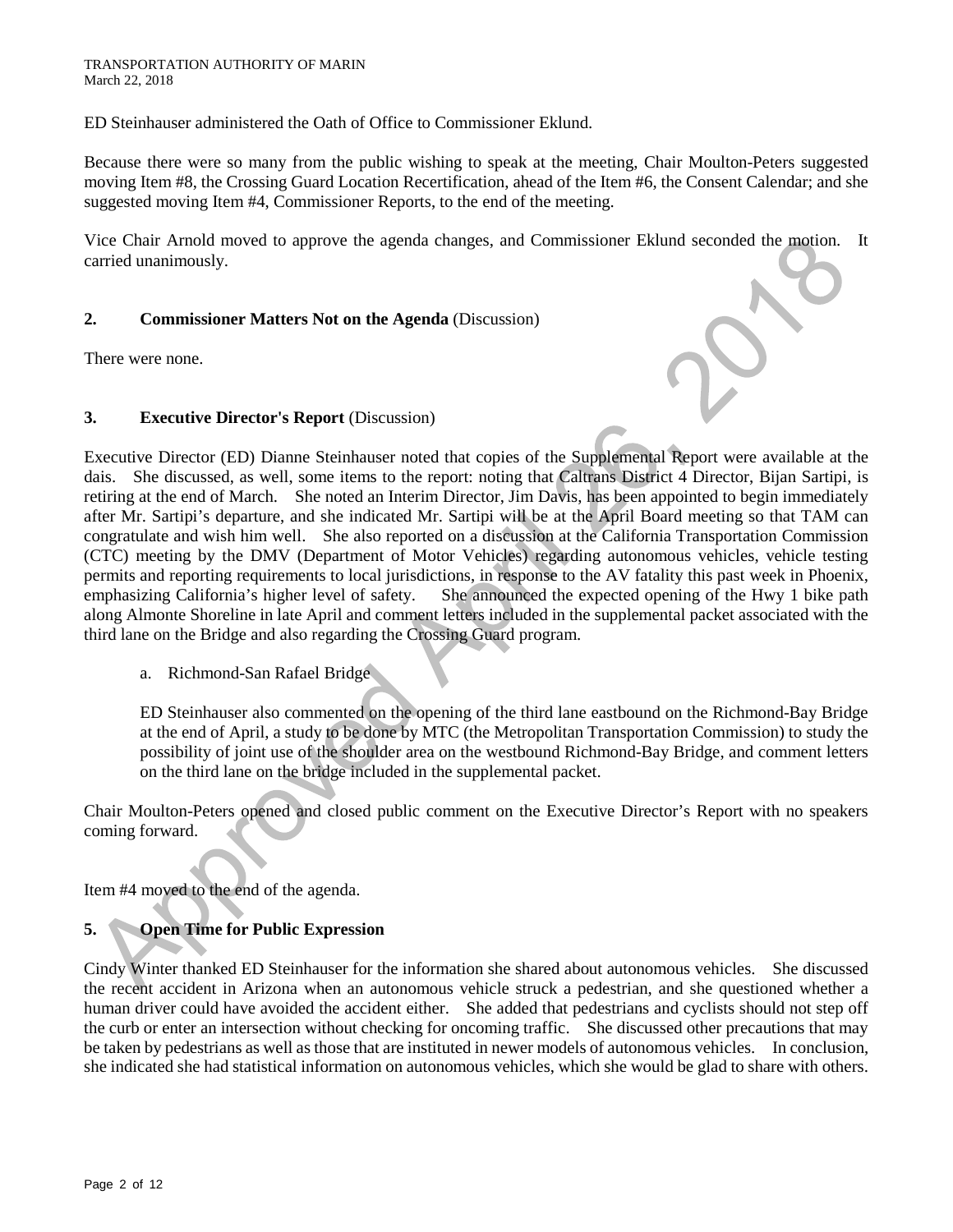Lawrie Mott, Cool the Earth Board Chair, commented on the amount of greenhouse gases that are generated from driving gasoline-powered vehicles and the importance of building a more adequate infrastructure for electric vehicles. She asked the Board to ensure that Measure A includes provisions for electric vehicle programs and projects, and that funds from Measures A and B allocated for electric vehicle projects are expended for that purpose only.

Lina, a student at Redwood High School, expressed concern about the lack of charging stations for electric vehicles, and the impact on the environment from gasoline-powered vehicles. She thought there should be as many (or more) charging stations as there are gas stations in Marin, and she asked the Board to consider the environmental impacts on the next generation.

David Kunhardt, a resident of Corte Madera, expressed his support for the renewal or extension of Measure A, discussing the long-term investment needed for some projects and programs, the flexibility to change the priorities as needed in the future, private parties that will be relied upon in the future, and public programs that must be relied upon as the technology moves forward. He recommended approval of the funding for EV projects and programs.

Kurt Johnson, a resident of San Anselmo, commented on his career in climatology and his attendance at the Environmental Forum of Marin that was held last week. Based on information presented at the Forum, Mr. Johnson strongly expressed his opposition to the renewal of Measure A as recommended by the TAM Expenditure Plan Advisory Committee. Instead, he encouraged greater focus on the reduction in greenhouse gases and greater funding in the expenditure plan for the cause.

Belle Cole of Organizing for Action in Marin, discussed her organization's focus on greenhouse gas reduction and encouraging Marin residents to switch to electric vehicles. She encouraged the Board to including funding for electric vehicle programming and projects as part of Measures A and B allocations.

Jenny Jedeikin, a resident of Greenbrae, indicated she was the owner of a Chevy Bolt but was disappointed on the lack of charging stations. She was confident that more people would buy electric vehicles if the infrastructure was increased and strengthened. She encouraged the Board to help Marin County be a model for the industry.

Mary Bryan, Marin resident and member of Cool the Earth, discussed her career in the energy efficiency and renewable energy field, and she urged the Board to ensure adequate dedicated funding is allocated for electric vehicle promotion and implementation. She also citied progress worldwide towards increasing electric vehicle use, and she encouraged TAM to continue its strong leadership role.

Norma Fragoso, Fairfax, indicated her full support for the reauthorization of Measure A, and she expressed appreciation for the Board's direction of TAM's programming. She respectfully asked that TAM consider what appears to be a missed opportunity in the expenditure plan proposal and add a line item in the budget for the electrification of transportation, including an EV coordinator and formation of an EV Working Group in Marin County to develop strategies, programs and plans to increase the needed infrastructure.

Tom Flynn, a resident of Larkspur, noted his work in the field of environmental management, and he expressed concern about the continuing effects of climate change and sea level rise. He also discussed the rising use of electric vehicles, and electric bicycles as well. He thought the progress taken in building bike paths for safer multimodal transportation was admirable, but he urged the Board to continue moving forward including the installation of chargers which can accommodate both electric cars and bikes.

Stella Huddleston, a resident of Novato, said she encourages the use of electric bicycles for everyone and community charging stations as a top priority. She also discussed the benefits of public transportation, even while acknowledging that there are those will not use it. Given the switch to electric bus services, she was even more strongly in favor of using public transit. She commented that additional lanes have been built on Hwy 101 which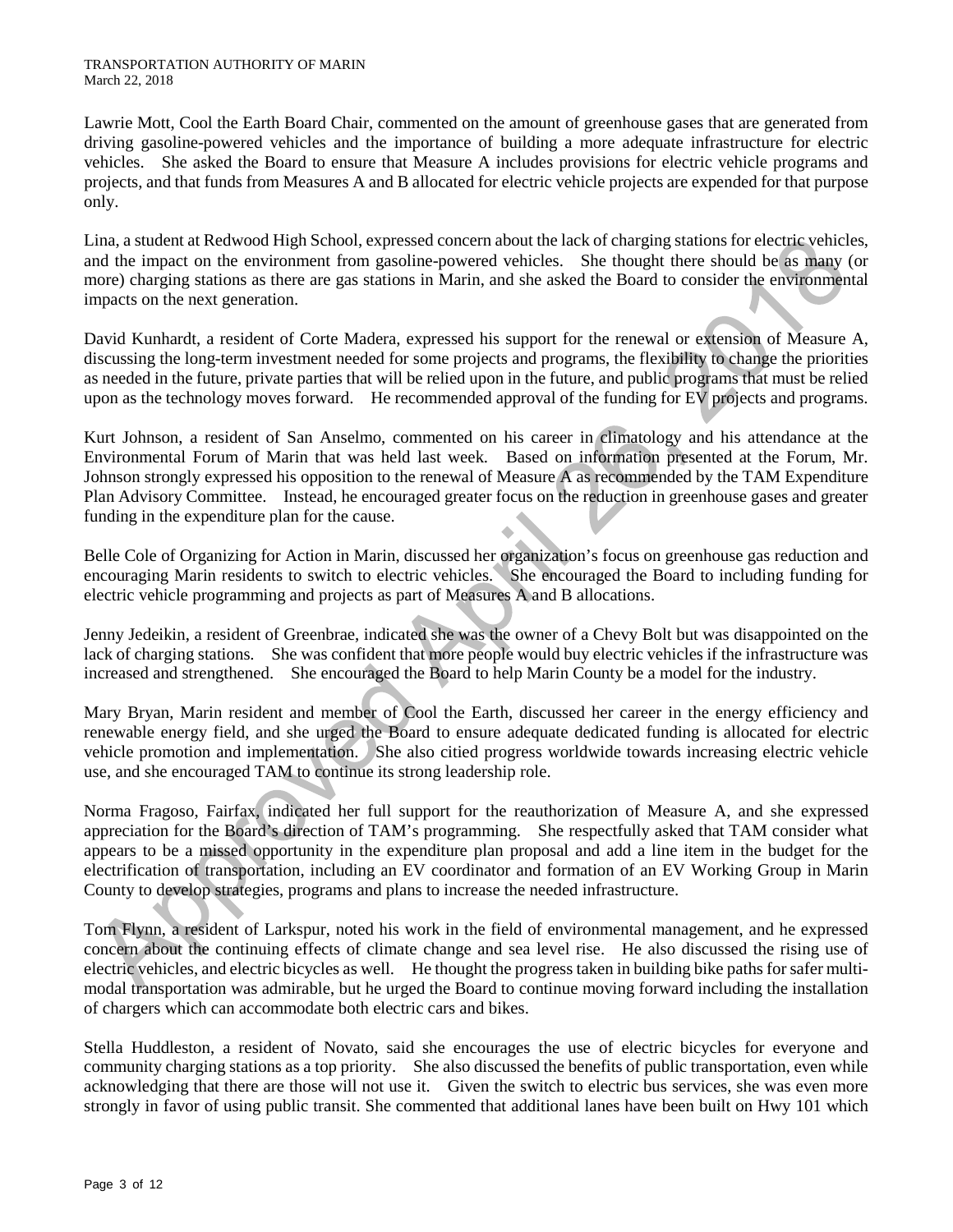have not made a difference but added that building roads are fine as long as it goes hand in hand with increasing the amount of public transportation.

A student at the Marin School of Environmental Leadership, at Terra Linda High School, reported on a study conducted by her and her classmates of electric vehicles compared to conventional vehicles. She shared information they had learned regarding greenhouse gas emissions, the link to cancer and other illnesses, the increasing number of electric vehicles being used, and the environmental benefits. She respectfully asked the Board to ensure dedicated funding is available for research and infrastructure.

Estelle Guenot, a resident of Larkspur Landing, discussed her experience as an EV driver, but she expressed frustration at the need for more charging stations. She noted that with more charging stations, more people would be willing to drive EVs.

Carleen Cullen, founder and director of Cool the Earth, discussed their new campaign, "Drive Clean Marin", its purpose and goals, the need for more charging stations throughout Marin County, particularly in multi-unit dwellings, her desire to support EV funding without taking from another worthy cause, her volunteer work with schools and educating students about the need for clean air and greenhouse gas reduction. She also indicated she would be glad to share information from their research. She asked TAM to work with Cool the Earth to solve the environmental situation and electric vehicle infrastructure needs.

Edward Mainland, a member of Sustainable Novato, expressed agreement with previous speakers in favor of reconfiguring Measure A funding to cover EV infrastructure and make EV use more viable. He also asked TAM to ask MTC to set a target for greenhouse gas emissions reduction at 25%, either collectively or individually to support AB1745 to stop production of gasoline-powered cars by 2040, and finally, he requested that TAM find a way to avoid funding cuts for crossing guards. He expressed concern about cutting crossing guards while trying to encourage students and parents toward other modes of transportation.

Pam Reaves, San Rafael Climate Action Plan Working Group Update, stated that she believes jurisdictions are working together and cooperating more than ever and that TAM has a difficult task ahead in terms of rising sea levels but that she sees progress being made.

Doug Wilson, Marin Conservation League, reminded everyone that they are not a special interest group. He noted that the issues mentioned today are issues that will affect everyone in the future if not addressed.

Dale Miller, president of the Golden Gate Electric Vehicle Association, urged the Board to make electrification of transportation a priority, including transit buses and school buses. He noted the EVs are more affordable now, and can be charged at home, and he asked the Board to ensure funding for electrification of transportation is included in the new Measure A and to fully utilize the funding allocated to EV's in the Measure B program.

V-Anne Chernock, Novato, chair of the Citizens Oversight Committee and chair of the Expenditure Plan Advisory Committee, expressed support for electrification, school buses, and crossing guards, as suggested by the public speakers this evening. However, she expressed concern about how to provide additional funding for any one program as it will be necessary to decrease the funding in another and the desire for all of these programs is great. She finalized her comments by noting that the EPAC membership stands ready to assist the Board in making their decision.

Item #8 taken out of order.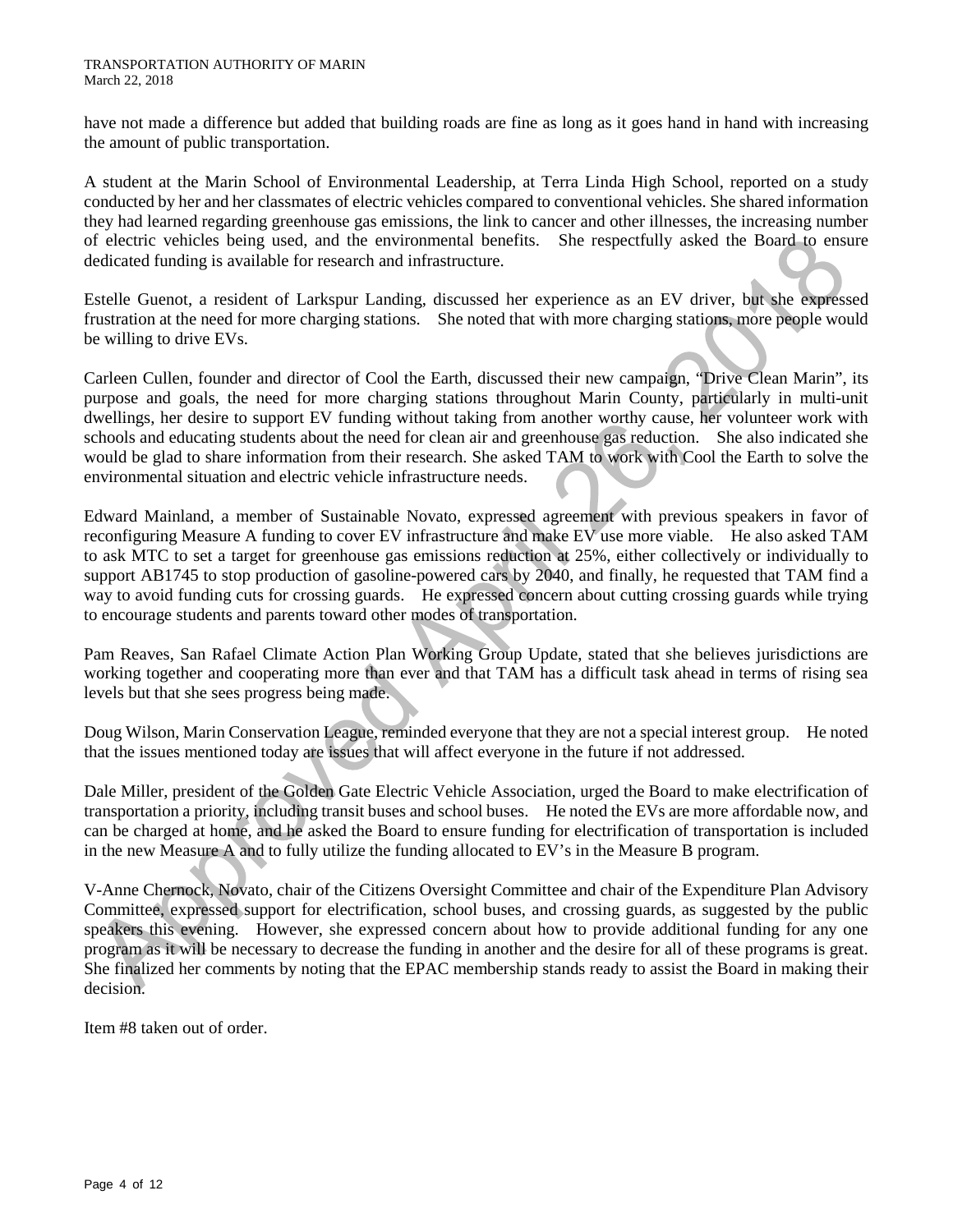### **8. TAM Crossing Guard Program Location Recertification** (Action)

ED Steinhauser introduced Project Delivery Manager Dan Cherrier and Program Manager James O'Brien to present the staff report which recommended that the TAM Board:

- 1. Adopt the Ranked List of Crossing Guard Locations shown in Attachment A;
- 2. Adopt the funding level for the 2018/2019 school year;
- 3. Support allocating \$170,000 of Vehicle Registration Fee carryover to fund 21 locations from August to December should the Transportation Sales Tax Renewal be placed on the November 18 ballot.

Mr. Cherrier began the presentation and then introduced Mr. O'Brien who reviewed the program summary and background from 2004 to the present, the recertification process as required by the original 2004 Sales Tax Expenditure Plan. He noted the master list of 150 locations, and the methods and scoring criteria approved in June 2017, data gathering and scoring, the 2017 rankings and the 2018/19 program. He explained that the funding level was set based on estimated costs and revenue, which show the current program can fund to Rank 58, additional sites that districts or schools might fund, and the impact of the Sales Tax Renewal measure, which would allow funding to Rank 88 if approved.

Mr. Cherrier and Mr. O'Brien explained the need for short term bridge funding that may be possible to enable 21 of the 30 sites between Rank 58 and Rand 88 to keep their guards until the outcome of the Sales Tax Measure is known. He also reviewed the program fund sources for FY 2017/2018 - the transportation sales tax, vehicle registration fee, and OBAG (One Bay Area Grant) - totaling \$1,675,632.

Mr. Cherrier pointed out a typo in the Board packet noting that when referring to the number of sites that could benefit from bridge funding, it should say 21 locations, not 18.

Commissioner Rice asked how many, if any, new locations were added to the list for the 2018/19 schoolyear. Mr. Cherrier responded that 13 locations have been added since 2014.

Vice Chair Arnold asked when the decision was made to not provide guards for high schools. Mr. Cherrier said that since the beginning of the program a school-aged child has been defined as between the ages of 5 and 13.

Commissioner Eklund thanked ED Steinhauser and Mr. Cherrier for taking time to talk with her in advance of this meeting to help her understand the issues, especially since Novato stands to lose about twelve guard locations. She asked why the criteria for evaluating sites doesn't include fatalities. Mr. Cherrier explained it is included under "other factors", and Mr. O'Brien reviewed the related statistics. Commissioner Eklund said she was surprised that those statistics aren't included as the top factors.

Commissioner Eklund commented on the success of the program as evidenced by its growth, although it is unfortunate there is not enough funding. She expressed concern noting the current ranking of Novato schools is unfortunate, and she asked what other funds might be available to pay for additional sites, beyond the bridge funding proposal. ED Steinhauser discussed funding under the Measure A renewal which the expenditure plan committee recommended be increased, flexibility to move funding to other categories within the Measure B vehicle registration fee expenditure plan, and an unused carryover pot of money within Measure B that could be assigned to crossing guards, alternative fuels or employer/employee support programs., She added that staff will be working with the TAM Board to determine how to allocate that carryover. She also pointed out that the crossing guard program is not eligible for federal or state funding.

Commissioner Hillmer asked whether the numbers shown on Attachment C to the staff report were supposed to match numbers on Attachment B. Mr. Cherrier said no, because the number of guards is greater than the number of guard locations since some locations have more than one guard.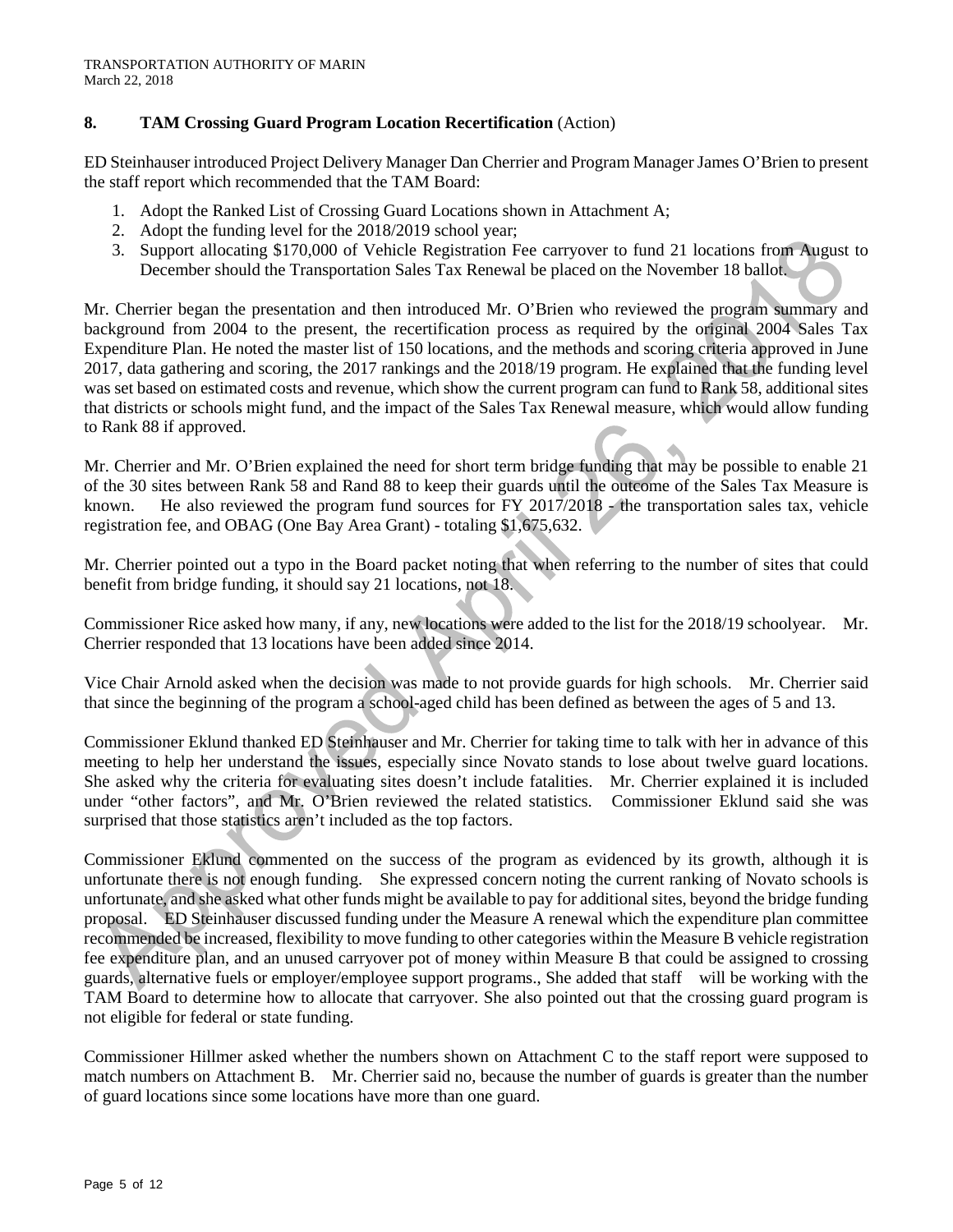Commissioner Hillmer specifically asked about Corte Madera schools, shown on one chart to have seven guards but on the other only six. Mr. Cherrier explained that one of the guard locations serves two schools.

Chair Moulton-Peters opened public comment on the item.

Michael Watenpaugh, resident of San Rafael and Superintendent of San Rafael School District, stated that he understood the need for budget cuts and priorities. However, he said that student safety should be the first priority and that school districts prefer to spend their budget on students and their education, rather than on crossing guards, which he acknowledged some districts fund. Mr. Watenpaugh confirmed their support for staff's recommendations and for the reauthorization of the sales tax measure.

Rick Bagley, Superintendent of the Ross Valley School District, indicated his agreement with everything Dr. Watenpaugh said. He expressed concern about the two guard locations in his district that are proposed to be cut, but he acknowledged that his support is for every location where guards are needed, agreeing that student safety is of highest priority. He shared information from the Citizens Oversight Committee Handbook from 2005, which listed the reduction of congestion in and near schools as one of TAM's four priorities. He also commented on potential pedestrian risks from the beginning stages of the latest technology, autonomous vehicles, and how crossing guards can help decrease the risk to the youngest of students.

Jim Hogeboom, Novato Unified School District Superintendent, expressed his support for the bridge funding and agreed that school safety should be the highest priority. He noted that under the proposed ranking of the crossing guard locations, Novato would lose eight of the 21 guards they currently have; he pointed out as well that the NUSD is funding four locations already. He also questioned the seemingly arbitrary ranking decision that the funding cutoff is set at 58 locations. He urged the Board to keep safety a high priority.

Angela Kriesler, Principal at Rancho Elementary School in Novato, expressed concern about the number of cuts proposed for Novato schools, especially the one proposed for her school. She commented on the Safe Routes program and how it has helped Rancho become a true neighborhood school and she commented on the subsequent increase in traffic congestion in the area. She also noted the development of happy and healthy relationships between the students and the crossing guards. She especially stressed the importance of their crossing guard to the nearby high school as well as the elementary students. She reminded the Board of a pedestrian accident in front of the school in 2015, which resulted in students, parents and the neighboring community to come together and request a crossing guard at the location, which was granted.

Emily Larson, Rancho Elementary parent, indicated she had 100 letters from Rancho Elementary students in support of crossing guards. She was very concerned at the number of proposed cuts, not just at her school but throughout the county, as well as potential safety risks to the students. She explained that Rancho especially needs a crossing guard because of the number of new, young and inexperienced drivers from the nearby high school. She was supportive of the Measure A renewal being on the ballot in the fall, but she asked the Board to direct staff to find a new, stable fund source for the crossing guard program.

Karen Martinez, a Novato resident and parent of a child who attends Rancho Elementary School, commented on the importance of crossing guards not only to the students but also to the entire community, especially senior citizens and the disabled who live in the area, and the distance to a high-level trauma center should there be a pedestrian accident.

Brad Honsberger, a Trustee for the Dixie School District, agreed with earlier speakers on the importance of the crossing guards, especially as more students are now walking and biking to school. He also agreed that the safety of all students should be the priority. He asked the Board to show their support for student safety as well.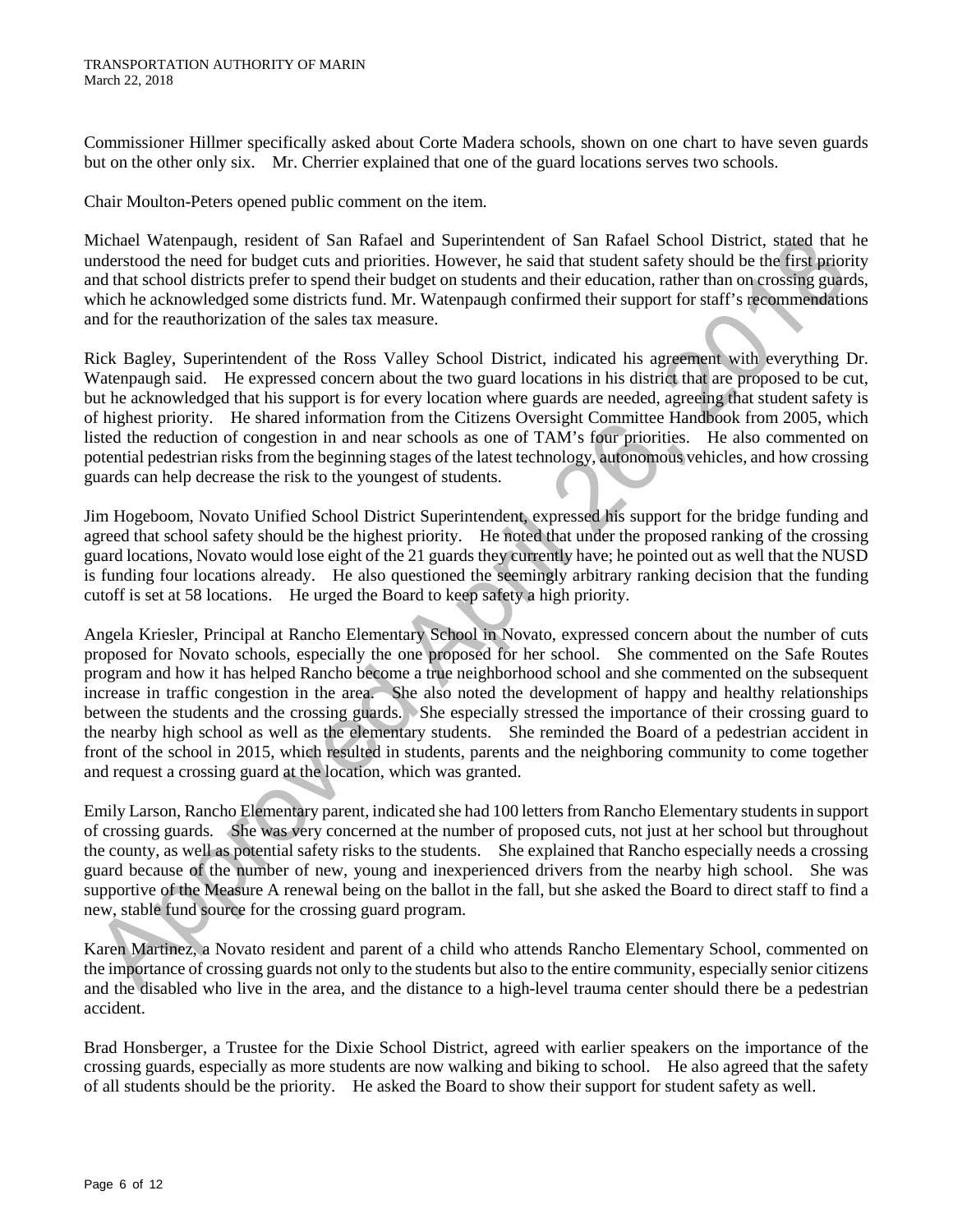Danielle Edelman, a parent of students at Lynwood Elementary in Novato, commented on unique safety issues due to the location of the school, very close to last-minute on-ramps to 101 and the necessity to continue placing guards in that area. She reported on the undivided attention the guard pays to the students, ensuring there is no loitering or bullying, that they stay safe and she described the relationships that the children develop with the guards. Ms. Edelman said the rankings are unacceptable if they remove the crossing guards from Lynwood and Olive, and she asked that funding be found to maintain the current level of crossing guards.

A mother and her son, who is a student at Brookside Elementary School, expressed appreciation for their crossing guard, noting traffic dangers in the area, the guard's quick responsiveness to unsafe conditions, and the bonding with students.

Heather McPhail Sridharan with her daughter, commented on her experience with the Safe Routes to Schools program and the important role it plays, as well as her service on the Kentfield School District Board of Directors. Regarding crossing guards, she noted there is no parking at schools in her area, the increased number of students walking or biking to school which is directly attributed to the crossing guard service, the difficult location of her school near two major roads with heavy traffic, and the reality that crossing guards save lives.

Catherine Gray, a resident of Novato, observed that it is not just parents and grandparents who support crossing guards; but neighboring communities as well because no driver wants to be responsible for hitting or killing pedestrians, especially children.

Mike Grant, speaking on behalf of Mary Jane Burke, the Marin County Superintendent of Schools, echoed the comments made by many previous speakers on the importance of the Crossing Guard program. He urged the Board to support the staff recommendation for bridge funding and doing everything possible to keep the number of guards stable and grow the program as funding allows. He also expressed support for the renewal of Measure A.

John Selvick, a Brookside School parent, stated it would be an embarrassment to cut any guards from the program. Having been a crossing guard himself in  $5<sup>th</sup>$  grade, he pointed out that times have changed and just as student guards are not sufficient now, neither is it as easy for students to walk to/from school as it was in the past.

Seeing no further speakers, Chair Moulton-Peters closed public comment on the item. She asked ED Steinhauser to make any points of clarification needed in response to comments made by the public. ED Steinhauser asked the staff team to update the Board about three locations – Kentfield, Brookside, and Lynwood,

Mr. Cherrier explained there are three locations in Kentfield that fall below the  $58<sup>th</sup>$  ranking level, but if the Measure A renewal passes two of them would continue. He noted that the third location is below the 88<sup>th</sup> ranking so it would be disqualified even with the Measure A extension, however, the Kentfield School District has been completely funding that location.

Regarding the Brookside school, Mr. Cherrier said there is currently a guard there ranked at 67 and would be retained if the bridge funding is approved and if the Measure A renewal is approved.

Mr. Cherrier noted that the Lynwood location is more problematic because both locations fall below the 88<sup>th</sup> ranking. He pointed out, however, that Novato Unified has made a strong commitment to funding four guard locations. Of the 12 sites that could be lost, six would be retained with the bridge funding or Measure A removal, and with the District's commitment, four would be funded by them; which sites those would be depends on the District.

Commissioner Eklund asked whether there is a way that TAM could work with the individual school districts to see how much each can cover of their currently unfunded sites, with TAM finding other funds to cover those that are left. She strongly expressed that she thought it important to fund all the locations that currently have guards.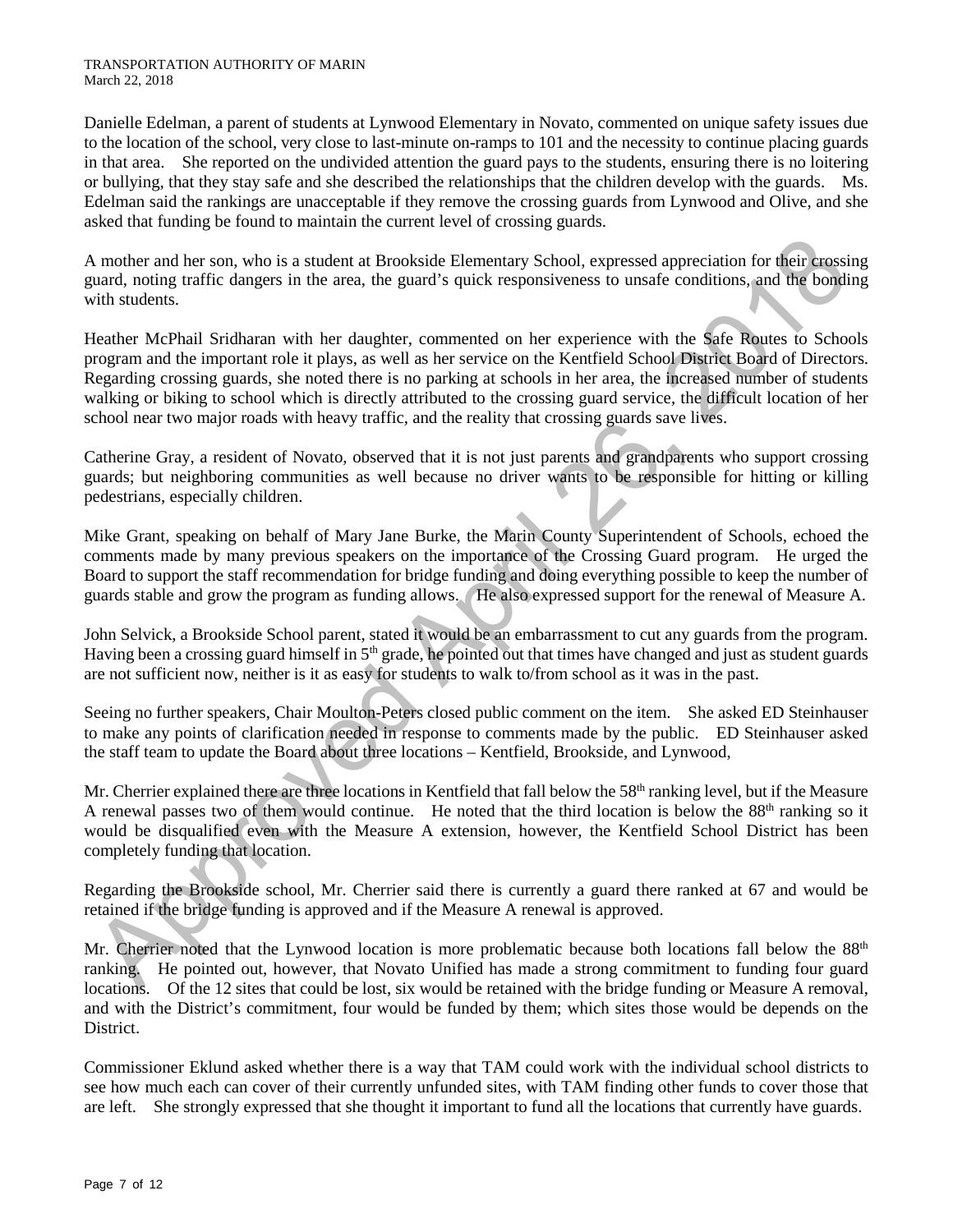ED Steinhauser explained that TAM has been advised by counsel and by the public works directors that crossing guards function as a traffic control device, and as such the program needs to follow reputable ranking criteria and should not jump down the list to use public funds to finance a location below the ranked scoring. Unless the school district or the city or some private funding is found, TAM must go from the top- down in assigning guards until the funds are expended, as has always been done. She would not recommend doing it any other way, and she noted that the Novato locations in question are both ranked below 100.

Chair Moulton-Peters asked how the Board should handle action on the three staff recommendations. Mr. Cherrier said they could be done together or separately.

Commissioner Rodoni asked about the total budgeted funding for this year, as compared to the amount expected to pay for the 58 positions next year. Mr. Cherrier replied that the current budgeted amount is \$1.6 million, which should be a little less next year because there will be no certification costs in the coming year. He added that the new crossing guard contract should come to the Board for approval in June.

Commissioner Rodoni asked why fewer guard locations are recommended this year but the funding is almost the same, and Mr. Cherrier explained the factors involved – growth in the number of locations, loss of OBAG funding, devaluation of the revenue generated by Measure B, and reduction in the amount in the crossing guard reserve fund. ED Steinhauser explained as well that the total guard cost per year in 2006 was about \$9,000, and now is \$16,600. Mr. Cherrier indicated that next year's will probably by \$17,300, but he also mentioned the next contract will be multi-year, which should provide greater economy of scale.

Chair Moulton-Peters said she would like to hear from every Commissioner regarding the three actions recommended in the staff report.

Vice Chair Arnold asked for confirmation that the third action will extend the locations approved to cover through #588, and Mr. Cherrier said yes.

Vice Chair Arnold said she could not support cutting the crossing guard program, but she would vote in favor of the bridge funding (Item #2 of the staff recommendations). She indicated as well that she wanted the Board to review the entire budget for the Crossing Guard program and the scoring/ranking criteria. She thought it important to prioritize the budget, prioritize community values, such as electrification, and keeping children safe. She wanted to find the money to allow all the locations to have guards. She would support Items #2 and #3, but not Item #1.

Commissioner Colbert noted that he had received eighty emails in the last 48 hours from people who could not attend this meeting. He summarized where the emails were from -San Anselmo, Fairfax, Greenbrae, San Rafael and Novato; and the main points of each. He stated that half the letters were supportive of maintaining the guard at Brookside Elementary, half were supportive of maintain the guard at Manor Elementary, largely due to the traffic congestion in those areas. Some letters were written about White Hill and even Wade Thomas which has no crossing guards. He emphasized that he was advocating for all crossing guards. He thanked staff for the explanations they've given regarding the finite budget and competing needs. He thought it would be good to have a conversation with the public regarding TAM, its priorities and where the funding comes from.

Commissioner Fredericks indicated she would support approval of the ranked list of crossing guard locations, and she agreed that in the longer term, it would be good to look at the factors involved in the scoring and ranking criteria and process. For the time being, however, she thought it best to approve all three recommendations, and then find additional funding if possible.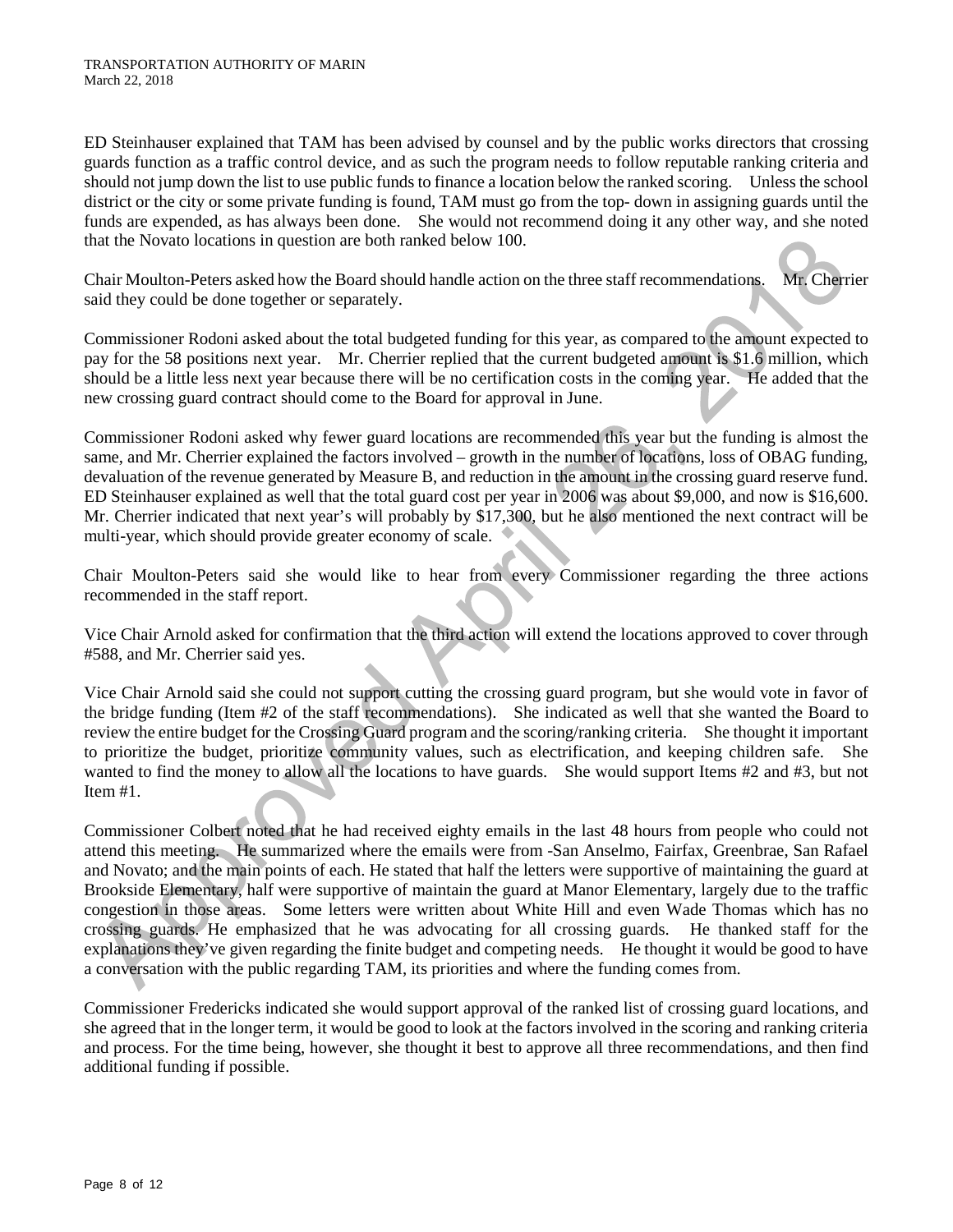Commissioner Rice expressed agreement with Commissioner Fredericks, and she was appreciative of the information provided by Commissioner Colbert, as well as Vice Chair Arnold. She indicated she would support all three staff recommendations. She commented on the success of the Safe Routes program, which has increased the number of students biking and walking which has contributed to the need for more guards. She noted that in renewing the Measure A funding, TAM should also look at how to increase the crossing guard budget overall.

Commissioner Rodoni said he could support #2 and #3, but he had some issues with the ranking process. He thought it would be better to keep the number of guards static, so those currently funded could continue, and that no locations will be added until there is enough funding to do so.

Commissioner Reed agreed with Commissioner Rice about the success of the Safe Routes program. He expressed support for all three recommendations, but he was appreciative of Commissioner Rodoni's idea that no alreadyapproved locations be in danger of falling off the list. He thought it important for TAM to find the money to fund all the identified sites.

Commissioner Sears associated herself with Commissioner Fredericks' remarks and will be in support of all three recommendations.

Commissioner Connolly thanked everyone who came to the meeting to speak on the item, showing the importance of the program to the community. He acknowledged he had issues with how the ranking was done and with the final list. He indicated his support for all three recommendations, but he felt it important to continue to have conversations within the districts and schools, as well as between the Board and staff, to come to a better understanding of how to fully fund this program.

Commissioner Withy indicated he had nothing else to add, other than stating his support for all three recommendations. He thought it might be good to look at restructuring the whole program and to find a way to ensure that adequate funding is available for this popular and effective program.

Commissioner Eklund said she could support the bridge funding, but she expressed concern about the locations ranking below #88 and encouraged the Board (and staff) to look for more funding opportunities. She especially thought it important to at least fund all the locations where there are guards currently. Given the success of the program thus far, she was confident it will only continue to get better and TAM should plan for that success. She also reminded the Board that 25% of the congestion in Marin is from school traffic, so eliminating that seems like a worthy expenditure of funds. She was appreciative of staff's suggestion regarding temporary bridge funding, but she didn't think it went far enough. She indicated she could support the three recommendations, but she wanted assurance from staff that there would be more effort to secure funding for the program.

Commissioner Campbell expressed his support for all three, but he agreed TAM should recognize the importance of the program, its growth and the expected higher demand.

Commissioner Colin commented that everyone supports crossing guards, and no one will admit otherwise. She thought future scoring and ranking should include extra for sites where there is a guard already assigned. She did not think it appropriate to bounce around the list randomly because effort was put in to devising the scoring and ranking criteria, which should be honored. She also suggested that when considering the Measure A Expenditure Plan, items like the crossing guard program that cannot use state or federal funds, should be notated as such.

Commissioner Kuhl spoke about the fixed amount of funding that will be available even if Measure A is renewed, and he noted that there was an expenditure plan advisory committee that considered for six months how the crossing guard allocation would be spent. While he could understand suggestions made for the program in the future, he felt the recommendations made and the ranking/scoring done should be accepted and approved for the upcoming year. He indicated his support for all three recommendations.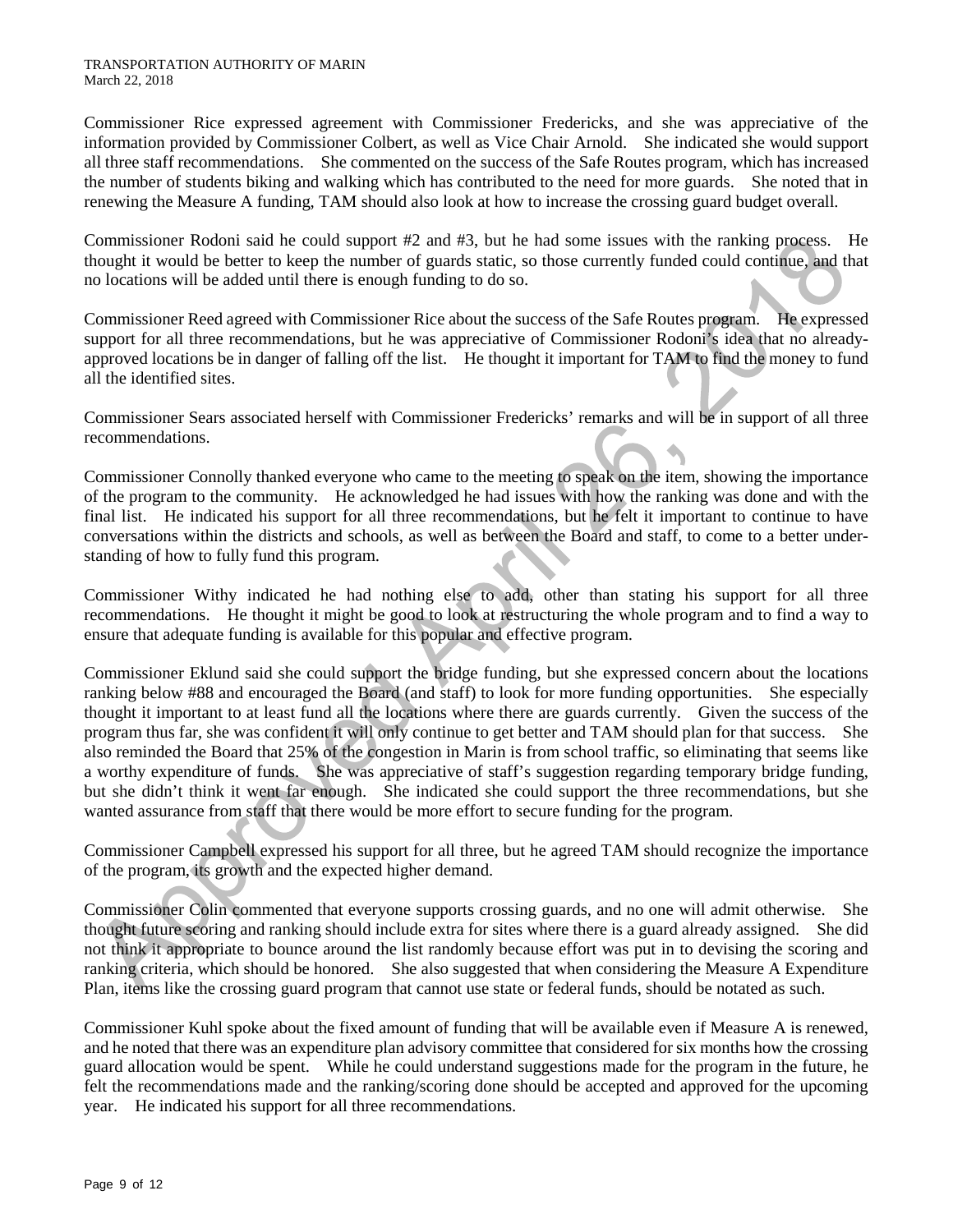Commissioner Furst clarified for the public how the Expenditure Plan, which was approved by the voters, dictates how much is spent overall and in specific budget areas. Therefore, TAM or the Board cannot arbitrarily decide to decrease or increase the amount for a particular program unless it meets the regulations of the Expenditure Plan. She expressed appreciation to staff for the extra funding they found to stretch the budget a little more. She urged the public to support the extension of Measure A which will allow the budget to be reviewed and revised. She also commented on the possibility of using volunteer crossing guards in some instances, which will allow for more guards to be used (volunteer or otherwise) overall. She expressed support for all three recommendations.

Commissioner Hillmer said he would support the staff recommendations. He noted that he agreed with almost all the statements made regarding this program, and he expressed that the goodwill that the crossing guards bring to the communities is worth much more than what TAM pays for the service. He also noted that in his community all the children know their crossing guards even if they don't know their names.

Commissioner Colbert said he could support all three recommendations also, and he indicated his pleasure in the attention given by the Board and possible solutions.

Chair Moulton-Peters indicated her support as well, and she summarized that while concerns were expressed about the evaluation process as well as a desire for more funding, the majority of comments made by Commissioners were in support of all three staff recommendations.

Commissioner Fredericks moved to approve the three staff recommendations, and Commissioner Kuhl seconded the motion. The motion carried.

### 6. **CONSENT CALENDAR** (Action)

- a. Approve TAM Board Meeting Minutes from January 25 and February 12, 2018
- b. North-South Greenway Gap Closure Project Reaffirm Board Action that Requests the Metropolitan Transportation Commission (MTC) Allocate Funding to SMART via TAM and other Funding Related Actions
- c. Adopt Positions on State Legislative Bills and State Ballot Proposition 69
- d. Appointments to the Technical Advisory Committee
- e. Review and Approval of the Resolution to Elect the CalPERS Health Program as TAM's Medical Benefit TAM's Records Program
- f. Review and Approval of FY2018-19 Measure A 1⁄2 Cent Transportation Sales Tax and Measure B \$10 Vehicle Registration Fee Revenue Estimates and Budget Development Schedule

Commissioner Eklund moved to approve the Consent Calendar, which Vice Chair Arnold seconded. The motion carried unanimously.

**7. Accept Marin Transit's 2018-2027 Short Range Transit Plan and Incorporate it into the Measure A Strategic Plan Update** (Action)

Item 7 was continued until the next Board meeting, April 26, 2018.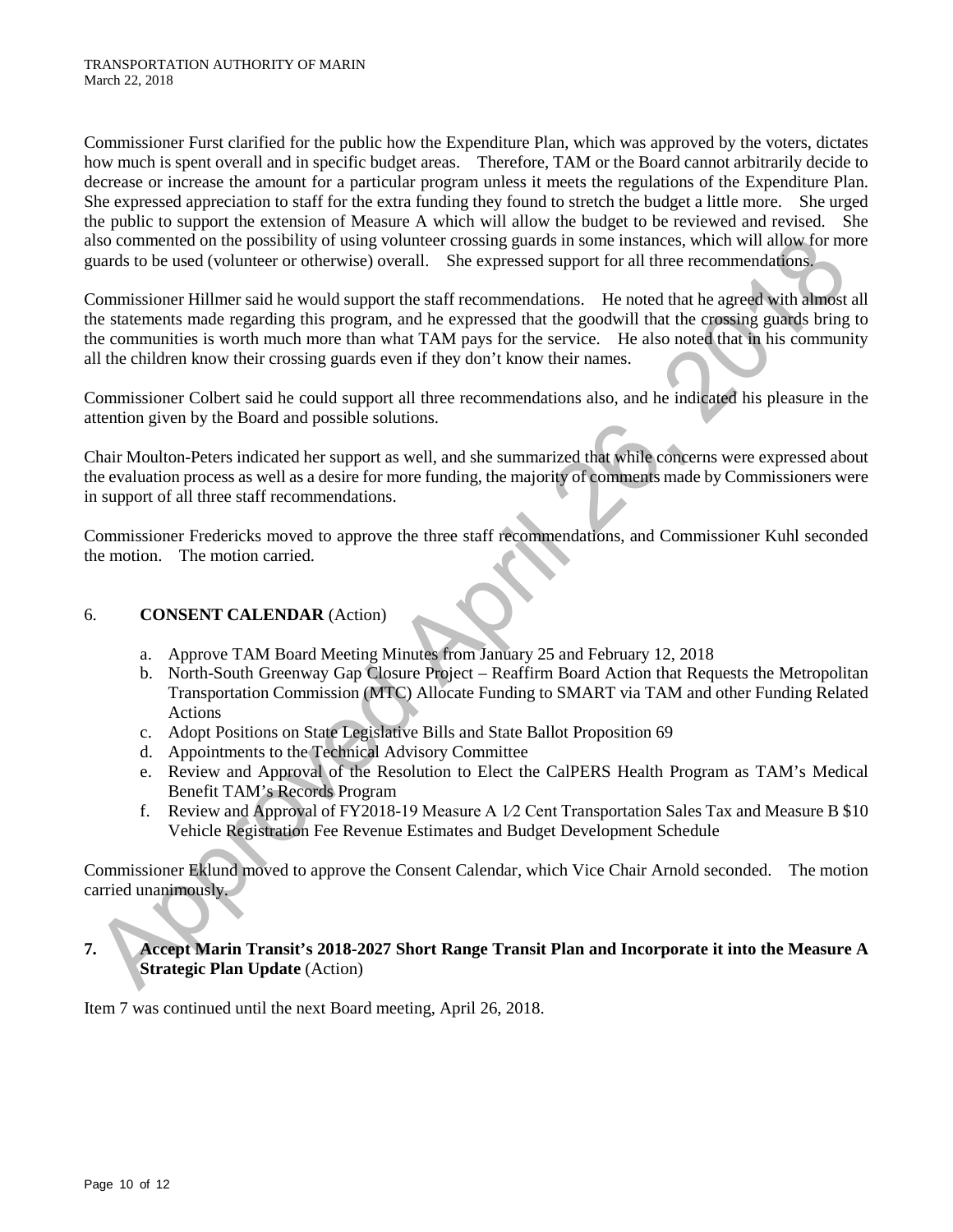### **9. Overview of Upcoming Innovation Workshop** (Action)

ED Steinhauser introduced Planning Manager Derek McGill, to present the staff report which recommended that the TAM Board: 1) Receive a presentation from Staff on the content of TAM Second Annual Innovations Workshop - scheduled for Friday June 8<sup>th</sup>, 2018; 2) Approve a not-to-exceed budget amount for the workshop; and 3) Comment and accept speaker listing to enable organization of the workshop to proceed.

Mr. McGill discussed staff's coordination with TAM member agencies and transit operators to understand what their plans are for the future and how innovations can be used together in furthering goals of addressing congestion, safety and environment through new and emerging technologies. He discussed the first Innovation Workshop which was held in February 2017, and the request for approval of a \$25,000 budget for a second workshop to be held in June of this year. He also gave an overview of anticipated topics, speakers and potential scheduling.

ED Steinhauser noted that the \$25,000 would be the maximum TAM would spend on the event, and that staff would seek sponsorships to reduce this cost.

There was some excitement expressed among the Board members regarding potential speakers and/or sponsors.

Commissioner Campbell asked how many attended last year's event, and Mr. McGill said about 150.

ED Steinhauser noted there have been conversations with staff from multiple agencies that have shaped the short list of what could be accomplished in Marin, and TAM staff is trying to work them all for this or future workshops.

Commissioner Colin said she attended last year and it was an amazing concept and well done. She expressed hope that the event will be recorded.

Vice Chair Arnold moved to approve plans for the 2018 Innovation Workshop, with a budget not-to-exceed \$25,000. Commissioner Colin seconded the motion, which was unanimously approved.

## **10. "GETSMART17" Lyft Pilot Program Update and Whistlestop Contract Amendment** (Action)

Mr. McGill presented the staff report. He recommended that the TAM Board receive an update of the "GETSMART17" Lyft Pilot Program, authorize the Executive Director to continue the program until September 1<sup>st</sup>, 2018, and amend contract with Whistlestop for complementary ADA services at an estimated increase of \$10,000 for a new not-to-exceed cost of \$25,000.

He also noted that both Executive Committees heard this item earlier in March and were supportive. He reviewed the Lyft program to date, and interest in the program from other agencies. He also explained the proposed change to the Whistlestop contract and the additional funding needed to extend the contract.

Vice Chair Arnold asked for clarification on what Whistlestop does as part of this program, which staff explained was the ADA component of this program.

There was no public comment on the item.

Commissioner Arnold moved to approve the staff recommendation. Commissioner Fredericks seconded the motion, which was unanimously approved.